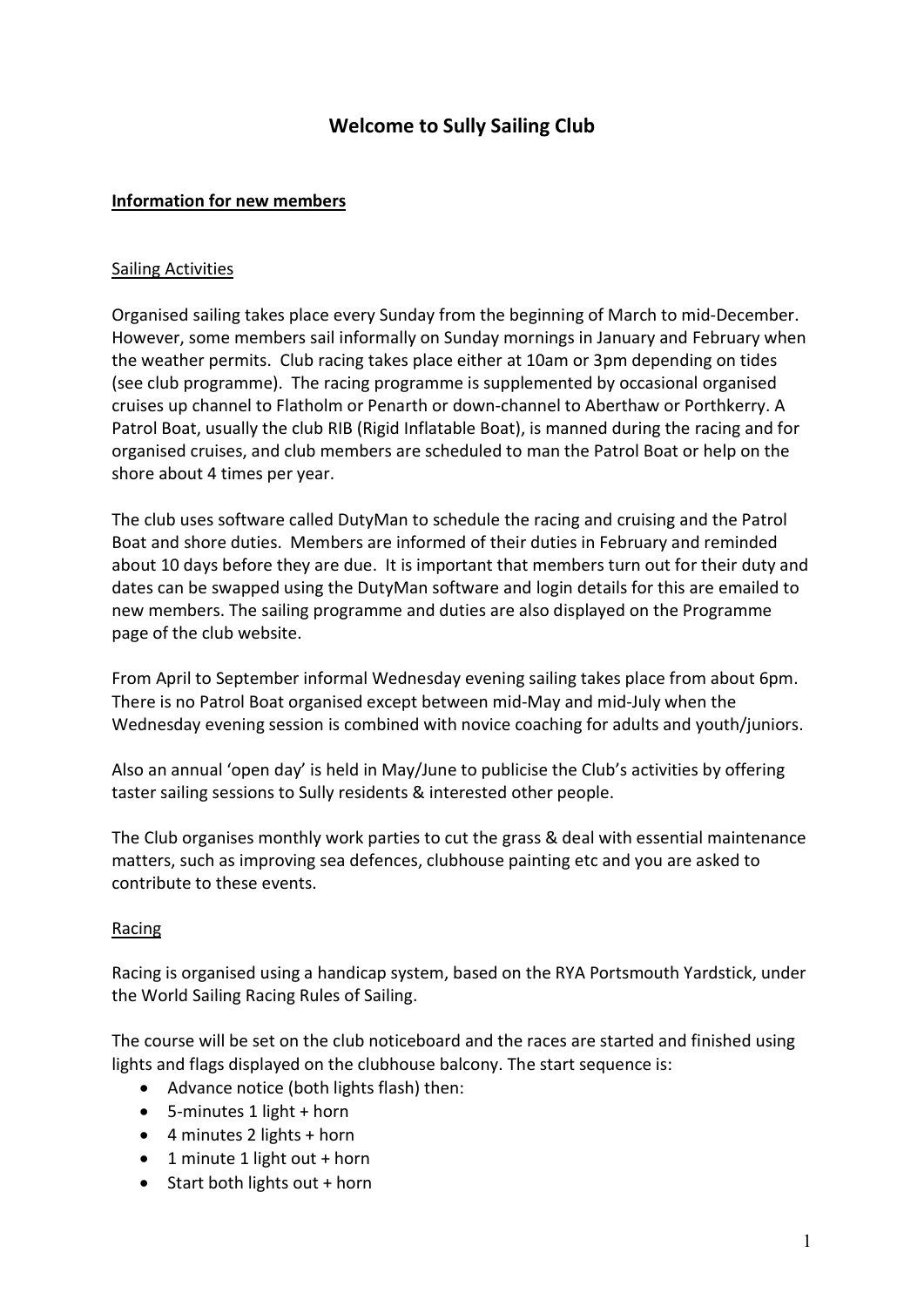Races normally last for approximately 40 minutes and average lap times are used to calculate the results. 3 races series are run during the year: the 'Early Bird' from March to the end of May, the 'Summer series' from June to August and the 'Transom' series of races from September to December, with a club Regatta in September.

The overall results are split into 2 fleets:

- The 'Fast' fleet of under PY 1102 i.e. Lasers, RS400, Dart catamarans etc
- The 'Slow' fleet of PY 1102 and over i.e. Mirrors, Toppers, Laser Radials, Topper Topaz, Enterprises, Wanderers, GP 14s etc

Prizes are awarded to the  $1<sup>st</sup>$ ,  $2<sup>nd</sup>$  and  $3<sup>rd</sup>$  placed sailors in each fleet who have sailed sufficient races.

See the Sailing Instructions on the website for full details of how the races are run.

In addition there are a number of Trophy Races, and some 'fun' activities. Currently the club has the following trophies, which are competed for annually.

- Sharpe trophy all boats
- Watler Cup fast fleet only
- Laser Cup Lasers only
- Centripump Cup slow fleet only
- Commodores Plate a handicap race around Sully island, open to all boats
- Bill Brien Trophy awarded to the best overall combined result of the 3 series
- The Regatta Shield presented for the best club performance in the Regatta
- Mirror shield best overall mirror performance
- Roger Dykes trophy best youth in the Regatta
- Colin Lake Memorial Pursuit Race Trophy

In addition, there is the

- Driftwood Trophy for the fastest time around Sully Island. This is an honesty trophy as it is self-timed. It involves crossing the club start line, rounding the island in a clockwise direction, and finishing around the start buoy with a hook finish. Times can be entered using the logbook in the club hut and the result will be calculated on PY handicap.
- Jubilee trophy awarded for most launches in a season
- Ken Hughes trophy awarded to the most improved helm during the season.

#### Club Website

The sailing programme, race results and current information on weather and tides, the Club Rules, Risk assessments, race-day duties, and Newsletters, are published on the club web site (sully-sailing.org.uk/wp) and updated regularly.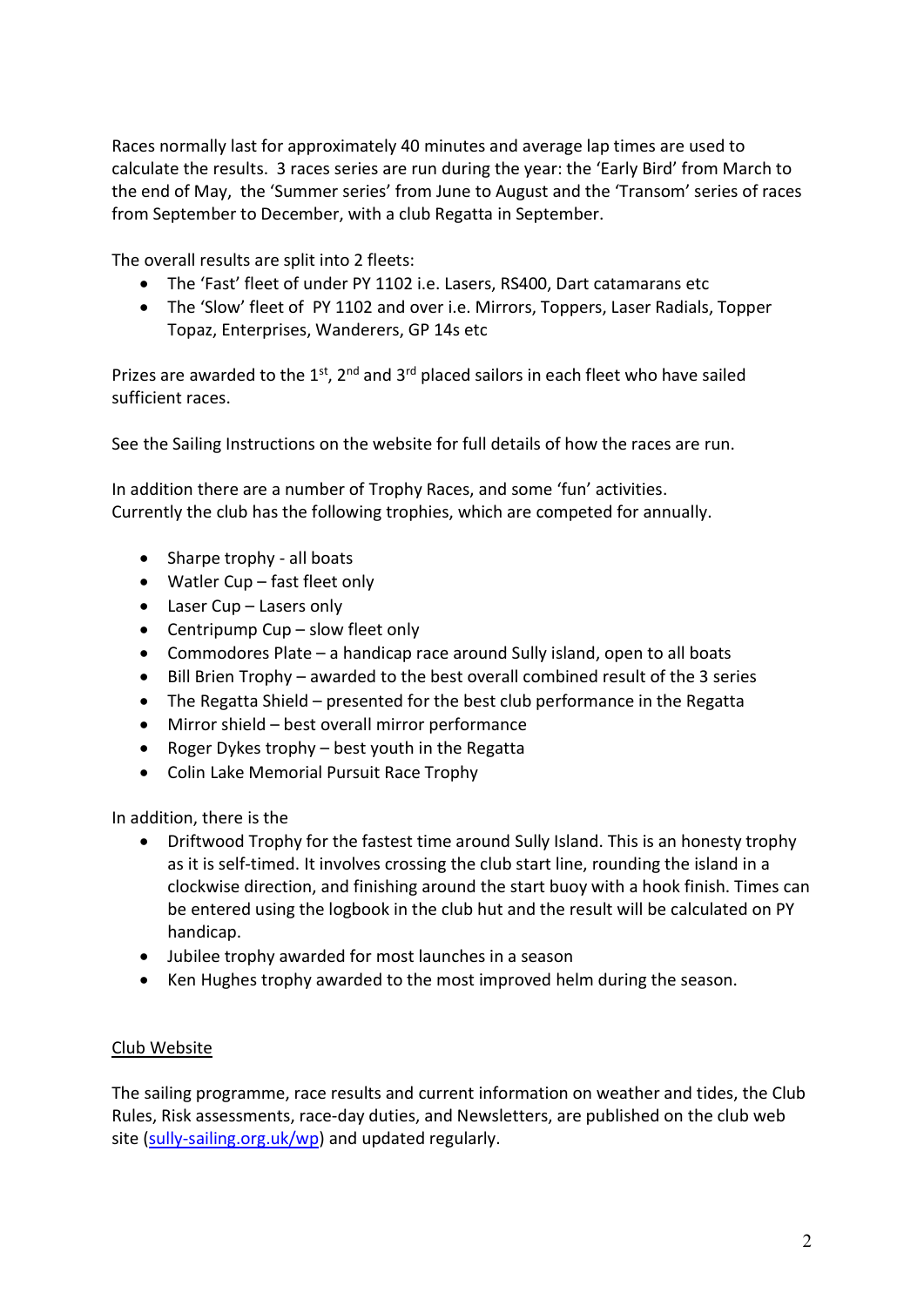#### General Safety, Club and Local Information

Please make sure that you sign the logbook in the clubhouse, every time before you go afloat. This is for your own safety so we know if you go missing, and so that the club has an accurate record of launches each season.

You must have appropriate third party insurance cover for your boat (minimum £3,000,000), and you and your crew must wear buoyancy aids and appropriate clothing for the conditions (wet-suits, dry-suits etc – see the club rules). Each member is responsible for deciding whether they are competent to sail in the conditions they may encounter.

The club owns several boats, which are available for your use. There are 4 Lasers, 6 Toppers and 3 Topaz dinghies. These are well used, and should be booked via the Sailing Secretary or Bosun. The club also has a larger family boat, a Topaz Argo, which can be booked via the Sailing Secretary although, as it is new, use is more restricted. When using club boats you sail at your own risk and should check gear, especially that the hull drain bung is in place, before launching. Please advise the Bosun of any deficiencies, loss or breakages. There are guidance packs for rigging some of the boats on the shelf under the stairs.

The club compound is small and can get congested, especially before and after racing. Please don't leave your boat unattended with the sails up and flapping. The sails and boom are a head and face hazard.

If sailing on your own, or on club cruises, your boats should be equipped with appropriate equipment such as an anchor, paddles, etc and some means of summoning help in case of difficulties (A VHF radio is recommended, but a mobile phone in a waterproof container would be OK close to shore). If you are on your own and want a radio check, call the Coastguard (Milford Haven Coastguard) on Channel 16. For local advice and information, or to ask them to keep an eye out for you, you can call the NCI (Coastwatch) station at Nells Point (Barry Island) on Channel 65. This is manned from 9-5 in Summer, 9-4 in Winter and 9- 9 on weekends during July and August. In emergencies call the Coastguard on Channel 16 or dial 999 and ask for the Coastguard.

Our slipway is long enough to reach low tide on neap tides, and on spring tides boats can be trolleyed over the bedrock for 50 metres, and then a muddy (sometimes sandy) beach appears, which can be firm enough to land/launch from. It is a good idea to check out the condition of the rocks and other obstructions and the limits of any beach at low tide before you venture out below the bend in the slipway. The bend is uncovered halfway between high and low tide and by coincidence this is also when the causeway to Sully Island is uncovered.

Launching/recovery is best between an hour and four hours after high tide. A high tide and a southeasterly through to southwesterly wind can cause waves to build up on the slipway making landing difficult. Generally, if the waves are large at high tide they will have decreased significantly 1½ hours later.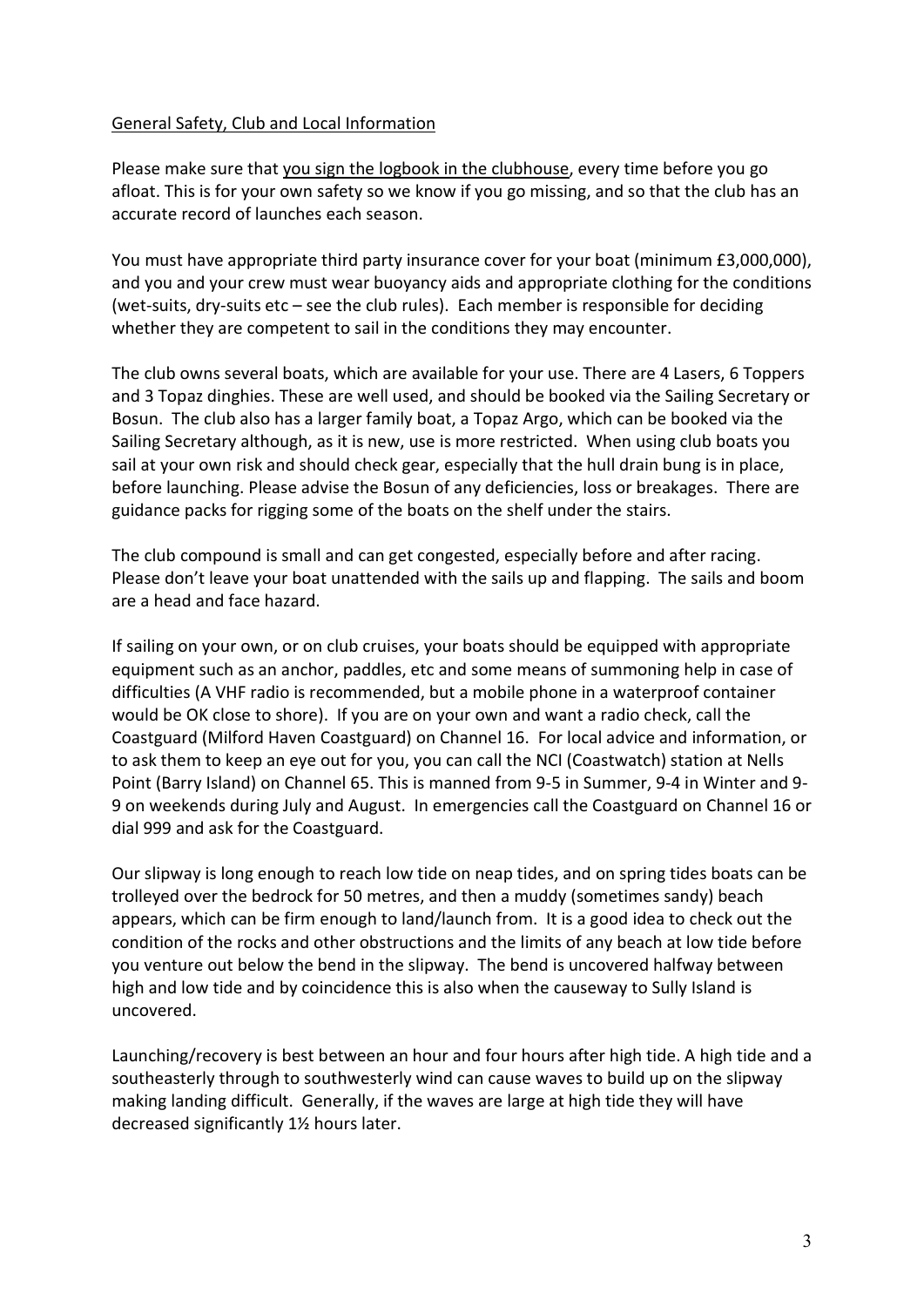The Wales coastal path goes across the top of the slipway and the slipway and path are often busy, especially in sunny weather. Please be courteous to other users and warn them about the hazards such as flapping sails and swinging booms. Try to ensure that you go down the slipway with the boom on the leeward edge so that people can pass on the other side, but keep a look out for people on the edge of the slipway or on the rocks close by.

If you are sailing in a race or with other sailors, please help the person in front with their trolley. Someone will be on hand to take the trollies up the slipway on a race day but on other days one person will need to hold two boats while the other takes the trollies up the slipway. On a falling tide this can be a few metres to get them out of the way of the next boats launching but on a rising tide this can be a considerable distance. Please leave the trollies overlapping in a line at the side of the slipway, ideally with a wheel over the edge to stop them rolling down. Please make sure that the slipway is as clear as possible for other users.

When coming in you must aim to come in on the slipway not the rocks off the side. Please wait until the boat in front has been removed from the water unless there is no one on shore to help, in which case boats should come in in pairs so one person can hold the boats while the other gets the trollies. If there are other boats coming in after you, please pull your boat a few metres up the slipway to allow them to have room to come ashore.

The tidal rise and fall, in the Bristol Channel, can exceed 12 metres on spring tides, so sometimes the tidal flow in Sully Bay is up to 4 knots, and 6 knots or more outside the bay. Until you are familiar with the tide changes, you are advised to remain in the bay, especially if on your own. On occasion, the RNLI has been called out when members have sailed down channel on a falling tide or visa versa. The basic rule is sail against the tide so if the wind drops you can drift back!

This part of the Bristol Channel is prone to sea breezes, especially on sunny days in Spring and Summer. This can lead to large changes in wind strength and direction, which turn a calm sea into big waves in a very short space of time. Whatever the wind direction beforehand, especially if light or calm, sea breezes can set in from a southwesterly direction and can quickly build to Force 5, sometimes Force 6 or more. Waves off Sully Island and further out quickly build in a sea breeze with an outgoing tide and a warm, calm, sunny day becomes much cooler and exciting or scary depending on your experience and the kit you're wearing. It is vital that you are able to sail competently in the wind you might experience and if you are unsure stay close to the shore and come in before it gets too extreme.

The area around Sully Island is tricky. There can be large overfalls off the up-tide end of the island, and the tide race between the island and Swanbridge can be brisk and rough, especially after high tide. If you sail too close, you also run the risk of submerged rocks and angry fishermen! Further along the coast the sea between Lavernock Bay and Flatholm can be particularly hazardous and develops very big seas. Ask an experienced club member to give you detailed guidance before you sail that way and generally, the basic rule is to check with an experienced club member on how the wind and tide are likely to affect your sailing before setting out, until you are one yourself.